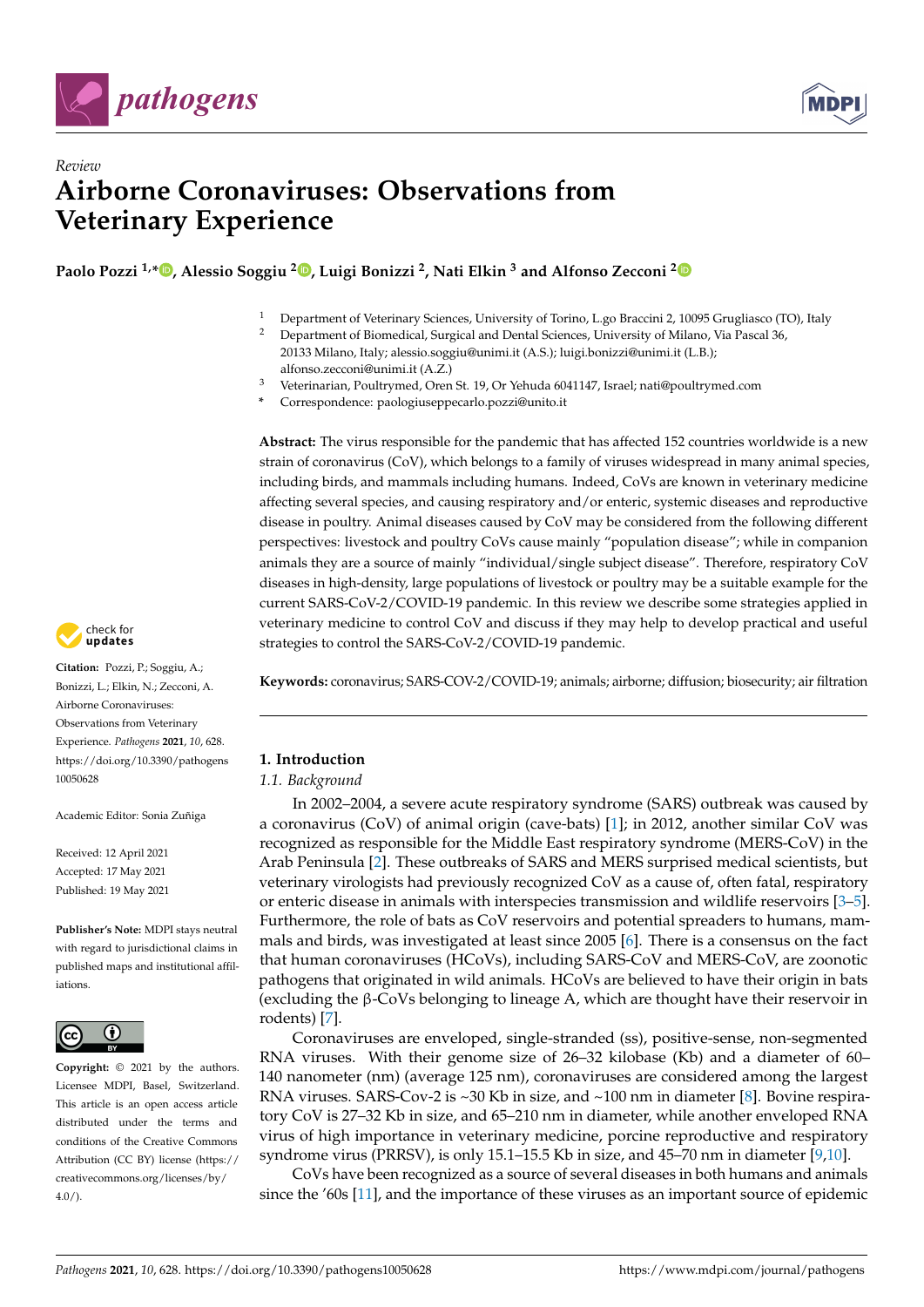or pandemic diseases was since then [\[12\]](#page-10-10). Unfortunately, this feature was confirmed by the emergence of a new strain of coronavirus (SARS-CoV-2/COVID-19), which has been identified as responsible for the current human pandemic affecting more than 150 countries worldwide in the last two years. The α-coronaviruses and β-coronaviruses usually cause respiratory disease in humans and animals, and gastroenteritis in other animals. In addition to the highly pathogenic coronaviruses, such as SARS-CoV-1, SARS-CoV-2, and MERS-CoV, which cause severe respiratory syndrome in humans, four other coronaviruses (HCoV-NL63, HCoV-229E, HCoV-OC43, and HKU1) can infect humans, but in most cases they induce only a mild upper respiratory illness. Based on recent studies, all coronaviruses capable of infecting humans are believed to be zoonotic. SARS-CoV-1, SARS-CoV-2, MERS-CoV, HCoV-NL63, and HCoV-229E appear to have originated in bats; HCoV-OC43 and HKU1 probably originated in rodents [\[7\]](#page-10-5). From a genomic perspective, important similarities have also emerged between some epitopes of the spike protein of SARS-CoV-2/COVID-19 with those of dog and bovine [\[13\]](#page-10-11). Furthermore, angiotensin-converting enzyme 2 (ACE2), the receptor for SARS-CoV-2 detected in companion, domestic and wild animals, may recognize SARS-CoV-2/COVID-19, suggesting a potential interaction of viral particles with a wide range of 'host' cells [\[14](#page-10-12)[,15\]](#page-10-13).

# *1.2. Coronaviruses in Veterinary Medicine*

CoVs are known in veterinary medicine affecting several species, and causing respiratory and/or enteric, systemic disease in mammals and reproductive disease in poultry. Indeed, companion animals, dogs, cats, horses, and ferrets may have CoVs infections, as well as cattle and pigs among livestock, and poultry (chicken, turkey). Other important reservoirs for CoVs are wild or semi-wild animals, and these latter ones are confirmed to be the source for SARS-CoV and MERS-CoV [\[6\]](#page-10-4), and a probable source for SARS-CoV-2/COVID-19 [\[16\]](#page-10-14). The latter was demonstrated as able of reverse spill-over from humans to other animals like dogs and cats, then able of further intraspecies spread as recently demonstrated in farmed fur-minks in several EU countries and in the USA [\[17\]](#page-10-15).

Table [1](#page-1-0) summarizes coronaviruses and animal diseases of usual veterinary interest.

<span id="page-1-0"></span>**Table 1.** Coronaviruses and animal diseases of veterinary interest (from [\[16\]](#page-10-14), modified). The four genera apparently have a common ancestor dating 10,000 years back (from [\[7\]](#page-10-5), modified).

| Order: Nidovirales, Family: Coronaviridea (RNA Viruses; Enveloped; Single Stranded; Positive Sense),<br><b>Sub-Families: Ortho Coronavirinea</b> |                   |                                                                                                                              |                                                    |                                                   |                                                      |  |  |  |
|--------------------------------------------------------------------------------------------------------------------------------------------------|-------------------|------------------------------------------------------------------------------------------------------------------------------|----------------------------------------------------|---------------------------------------------------|------------------------------------------------------|--|--|--|
| Animal<br>Population                                                                                                                             | Animal<br>Species | Genera                                                                                                                       |                                                    |                                                   |                                                      |  |  |  |
|                                                                                                                                                  |                   | Alphacoronavirus                                                                                                             | <b>Betacoronavirus</b>                             | Gammacoronavirus                                  | Deltacoronavirus                                     |  |  |  |
| Livestock                                                                                                                                        | pig               | Transmissible Gastro Enteritis;<br>Porcine Respiratory CoV;<br>Porcine Epidemic Diarrhea;<br>Severe Acute Diarrhea Syndrome; | Porcine Hemagglutinating<br>Encephalomyelitis;     |                                                   | Porcine delta enteric<br>coronavirus (PDCoV);        |  |  |  |
|                                                                                                                                                  | cattle            |                                                                                                                              | Neonatal calf diarrhea;<br>Bovine Respiratory CoV; |                                                   |                                                      |  |  |  |
| Companion                                                                                                                                        | dog               | Canine Enteric CoV;                                                                                                          | Canine Respiratory CoV;                            |                                                   |                                                      |  |  |  |
|                                                                                                                                                  | cat               | Feline Infective Peritonitis;<br>Feline Enteric CoV:                                                                         |                                                    |                                                   |                                                      |  |  |  |
|                                                                                                                                                  | horse             |                                                                                                                              | Equine CoV;                                        |                                                   |                                                      |  |  |  |
| Avian                                                                                                                                            | chicken<br>turkey |                                                                                                                              |                                                    | Infectious Bronchitis CoV;<br>Turkey Enteric CoV; | wild; farmed game;<br>enteric/respiratory Delta-CoVs |  |  |  |

# *1.3. Spread of CoV*

Porcine respiratory CoV in swine (PRCV) is known for its aerogenic spread between herds. The virus is shed from nasal secretions for less than 2 weeks, and diffuses through droplets and aerosol; nasal shedding of PRCV in experimentally infected pigs occurs through postexposure until 10 days. PRCV can persist in the herd throughout the year, or it can disappear temporarily in summer and reappear in winter. Waves of infection, without clinical disease, coincide with the rainy season in Europe, and regardless of the population density, PRCV regularly reoccurred in farms in the colder seasons [\[9\]](#page-10-7).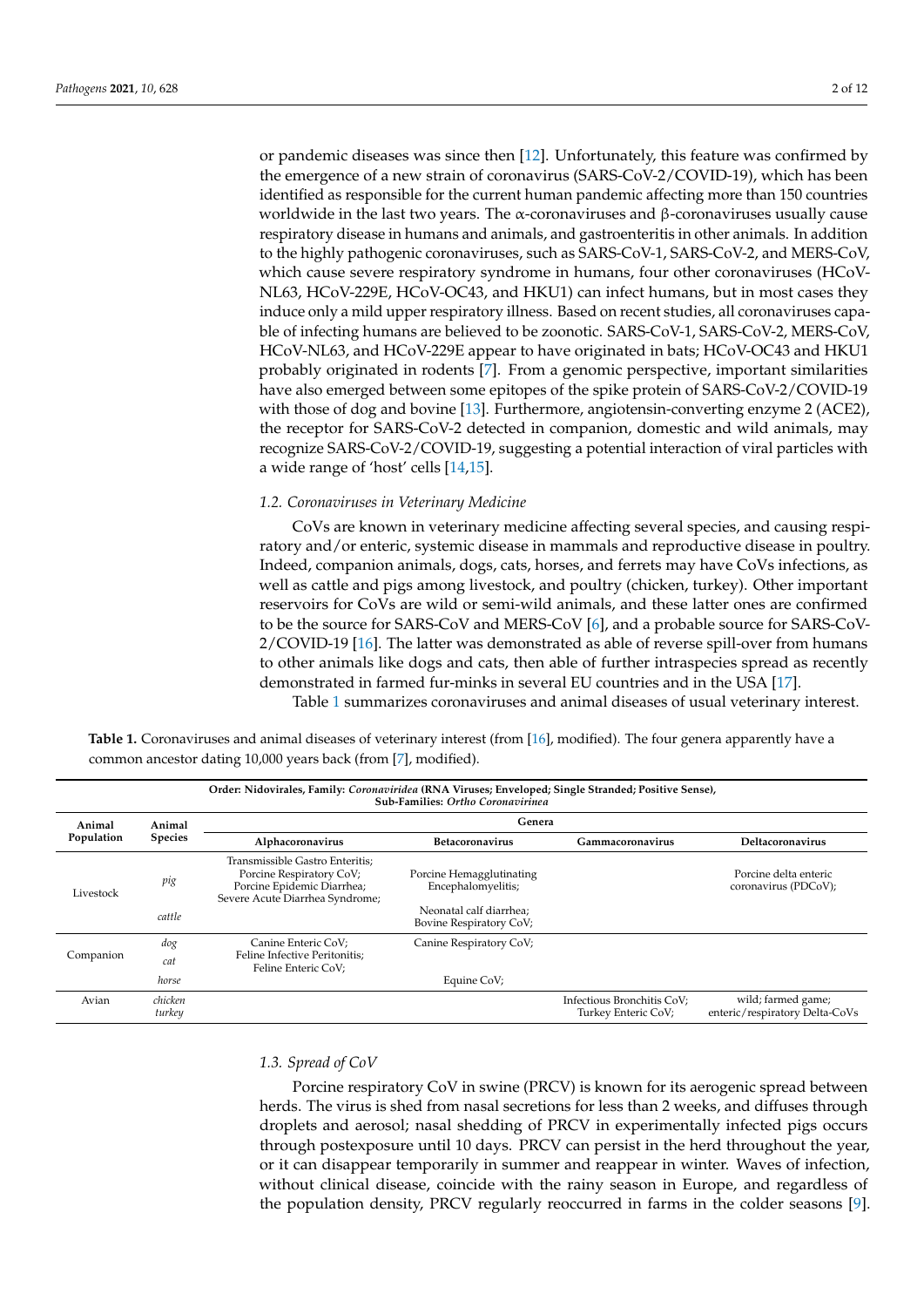Population density plays a major role in the spread of PRCV. Indeed, in areas of high swine population density, PRCV can spread several kilometers and the risk of a farm to become infected increases as neighboring herds increase in size within a radius from 2–10 km. An epidemiological study conducted on 33 pig farms in Belgium, revealed that the spread of the virus was higher among farms in higher density areas, as follows: 11 out of 11 (100%) farms were PCRV-positive (PCRV +ve) in a high-density area (all the farms were within 4 km<sup>2</sup>), while only 11 out of 22 (50%) of the farms were PCRV +ve in a low-density area (only one or two farms within 12 km<sup>2</sup>) [\[18\]](#page-10-16). Similarly, in an epidemiological study conducted in Spain, the frequency of PRCV +ve pigs was positively correlated with herd/population size from  $11.66 \pm 5.74\%$  +ve pigs (herd with up to 9 sows; 10–100 pigs), to  $15.83\% \pm 6.53\%$  (10–49 sows; 100–550 pigs), to  $27.50 \pm 7.89\%$  (50–99 sows; 550–1100 pigs), and to 32.50  $\pm$  8.38% (>100 sows; >1100 pigs) [\[19\]](#page-10-17). These data underline how CoV spread varies within the population and according to the density of the population itself.

Porcine epidemic diarrhea virus (PEDV), another member of CoVs in pigs, is capable of aerogenic spread; it was detected in aerosols of different sizes and in concentrations ranging from 1.3  $\times$  10 $^{6}$  (in particles of 0.4–0.7 µm) to 3.5  $\times$  10 $^{8}$  RNA copies/m $^{3}$  (in particles of 9.0–10.0  $\mu$ m), following experimental infection [\[20\]](#page-10-18). In an experimental study, PEDV was detected as airborne for 24 days post-infection, and the virus remained viable and able to re-infect other pigs [\[20\]](#page-10-18). Concerning airborne diffusion, higher quantities of PEDV were found associated with larger particles. Indeed, under field conditions, PEDV viral RNA was identified at significantly higher concentrations in particles >3.3 µm in diameter compared with those of  $0.4-1.1 \mu m$ . The infectious particles with a size  $\langle 10 \mu m \rangle$  may increase the risk of serious health implications because they are able to penetrate the lower respiratory tract to establish infection. PEDV showed a statistically higher concentration in large-size particles (>9  $\mu$ m) vs. particles ranging from 1.1  $\mu$ m to 5.8–9.0  $\mu$ m [\[15\]](#page-10-13). The aerosols exhaled from human patients with respiratory infections have shown a predominance of different pathogens, both bacteria and viruses, in small-size particles  $(<5 \mu m)$  [\[21\]](#page-10-19).

Bovine CoV (BCoV), another CoV causing respiratory disease and diarrhea in calves and winter dysentery in adult cattle, considered endemic in cattle populations, is known for its nasal shedding, further than fecal, along 1 to 11–12 days post-infection [\[22\]](#page-10-20). Despite direct and indirect contacts (personnel, fomites) being the most likely routes of transmission, the aerosol/airborne transmission route was also confirmed [\[23,](#page-10-21)[24\]](#page-10-22). Infected calves were demonstrated shedding BCoV for up to 13 days, with the rapid spread of BCV to all susceptible animals within a unit. The simple separate air-flow equipment, aimed to stabilize air extraction, was not enough to prevent the BCoV spread in separate buildings at a 30 m distance, with the first shedding in nasal secretion demonstrated within 48 h in neighborhood calves groups [\[23\]](#page-10-21).

Recent outbreaks of SARS-CoV-2/COVID-19 in fur-mink farms confirmed both the airborne transmission of the virus, and its high and quick spread in high-density animal populations, with up to 70–96% serological positivity and up to 30–86.7% virus positive swabs in samples from minks populations of thousands and tens of thousands of individuals [\[17\]](#page-10-15).

# **2. May Experiences on Livestock CoV Help to Control SARS-CoV-2/COVID-19?**

We could look at animal diseases caused by CoVs from the following other perspective: livestock, poultry and fur animals are mainly raised in hundreds and up to tens of thousands of individuals all together. In these conditions, CoVs appear mainly responsible for "population diseases"; while in pets, generally kept as a single animal or in a very small group, CoVs may appear as a source of "individual/single subject disease", due to their relative isolation from other pets. In fact, canine coronavirus (CCov) again expresses its spread ability to large groups of subjects, inducing epidemics in breeding farms for dogs, or in kennels [\[25\]](#page-10-23).

Therefore, respiratory CoV diseases in high-density, large populations of livestock or poultry may be a suitable example for the current SARS-CoV-2/COVID-19 pandemic. Livestock and farmed poultry, differently from humans, may be considered "sedentary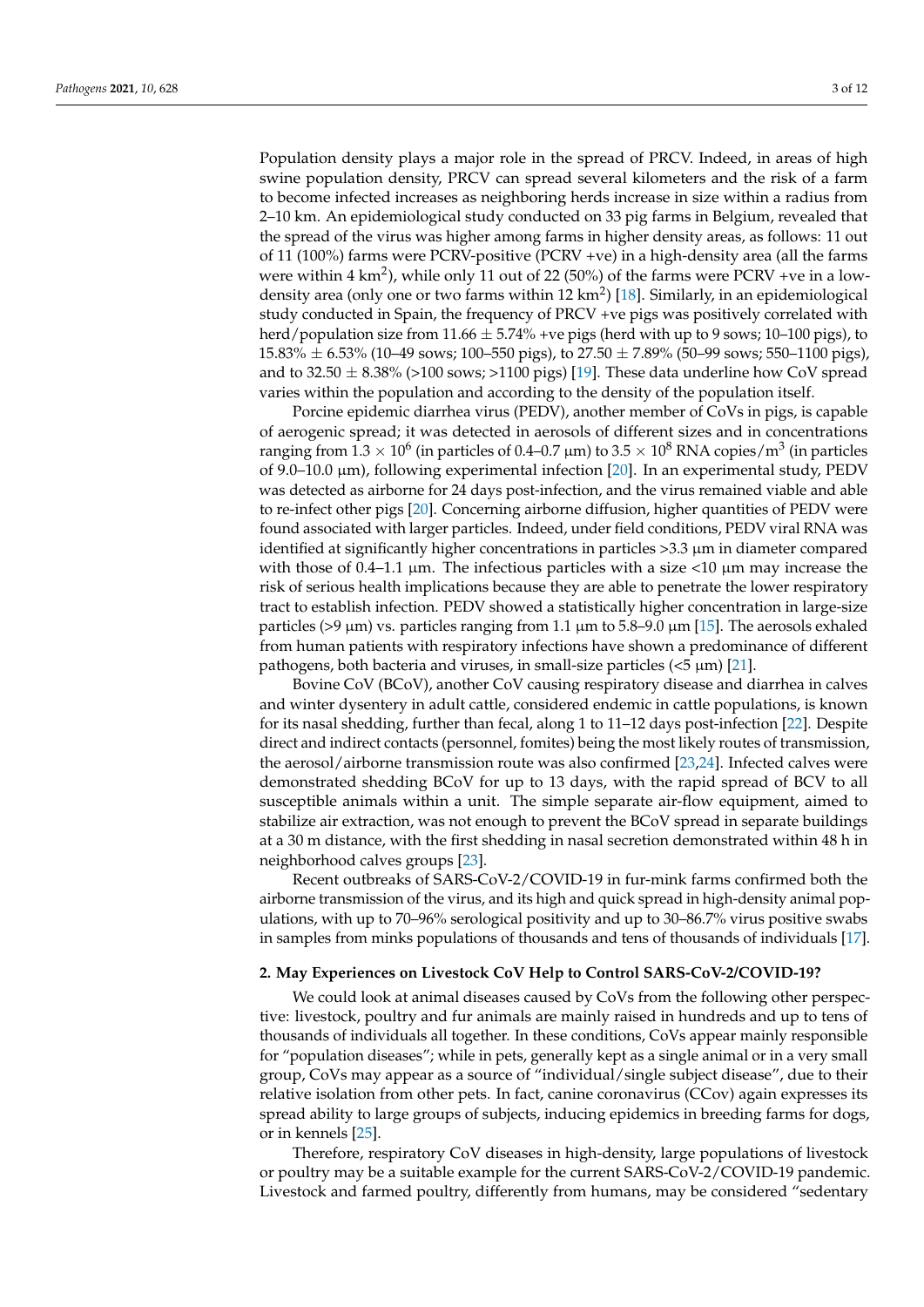populations" living for a relatively long time within their farm and within their geographical area. Nevertheless, situations exist in which humans too may be considered a "sedentary population", for example long-term patients in hospitals and elderly people in

CoVs in livestock and poultry could be considered and may suggest biosecurity measures. Veterinary medicine also has experience with "high density, non-sedentary populations", for example when crowding animals in traditional animal fairs, the proximity of the susceptible individuals for a short period with risk of exposure, infection, then spread within the sedentary population when subjects are either back home or purchased to join a new farm/population has been observed. This may resemble some of the following situations in which people gather in a "high density, non-sedentary" way: crowdy discotheques, concert halls, cinemas, crowdy malls, schools, etc. Again, appropriate biosecurity measures should be taken into account also in these cases. In veterinary medicine, the introduction or re-introduction of animals from fairs or outside sources is either avoided or highly monitored and regulated through epidemiological tests, the implementation of particular vaccination plans, and possibly quarantine.

residency/nursing homes. In such situations, similar spread mechanisms for respiratory

#### **3. Biosecurity Measures**

Biosecurity implicates a set of management and physical measures designed to reduce the risk of the introduction, establishment and spread of diseases, infections or infestation to, from and within a population. Biosecurity measures aim at preventing the introduction (external biosecurity or bio-exclusion), managing the stability and reducing the spread (internal biosecurity) of disease. Segregation, cleaning and disinfection represent the basic principles of biosecurity in every population (farm, residency, etc.).

Biosecurity plans should identify potential pathways for the introduction and spread of disease in a zone or compartment, and should describe the measures that will be used to mitigate the risk of disease. Veterinary medicine is familiar with biosecurity concepts and the implementation of biosecurity measures. Biosecurity is an integral part of any successful poultry and livestock production; it represents the set of rules and measures taken to prevent the incursion and spread of disease. These have been divided into the following three categories [\[26\]](#page-10-24): conceptual, which includes the location for a farm or a population; structural, which covers the physical facilities; and operational, which covers the procedures to be followed by the farm staff and visitors.

#### *3.1. Biosecurity in Animal and Human Populations*

Relatively to respiratory CoVs, the experience gained in veterinary medicine could be of interest for human medicine as well. Direct contact, airborne transmission, people (personnel, visitors, or suppliers), fomites, and pests (bats), may represent a cluster of biosecurity issues in which veterinary medicine has already developed references. The design of an effective biosecurity plan hinges on an understanding of how disease-causing organisms are introduced and spread, and the identification of any pathogens that might be already present. The best biosecurity plan must be based on understanding the risks to the considered population.

#### *3.2. Preventing Introduction (External Biosecurity; Bio-Exclusion)*

The airborne spread of CoVs and other RNA viruses was confirmed in both human and animal diseases [\[13](#page-10-11)[,16](#page-10-14)[,18](#page-10-16)[–20\]](#page-10-18); simple air change/extraction did not prevent the spread of some CoVs [\[23\]](#page-10-21). Air filtration or air treatment systems can be an effective way to prevent the aerosol transmission of viruses. The efficacy of filtration is generally measured by the percentage of reduction in dust, droplets and aerosol of different sizes, which may carry viruses and/or bacteria. Table [2](#page-4-0) summarizes the filtration classifications of commercially available filtration systems, relative to their efficiency in trapping particles  $\langle 0.3 \rangle$  µm to  $1.0 \mu m$  in size.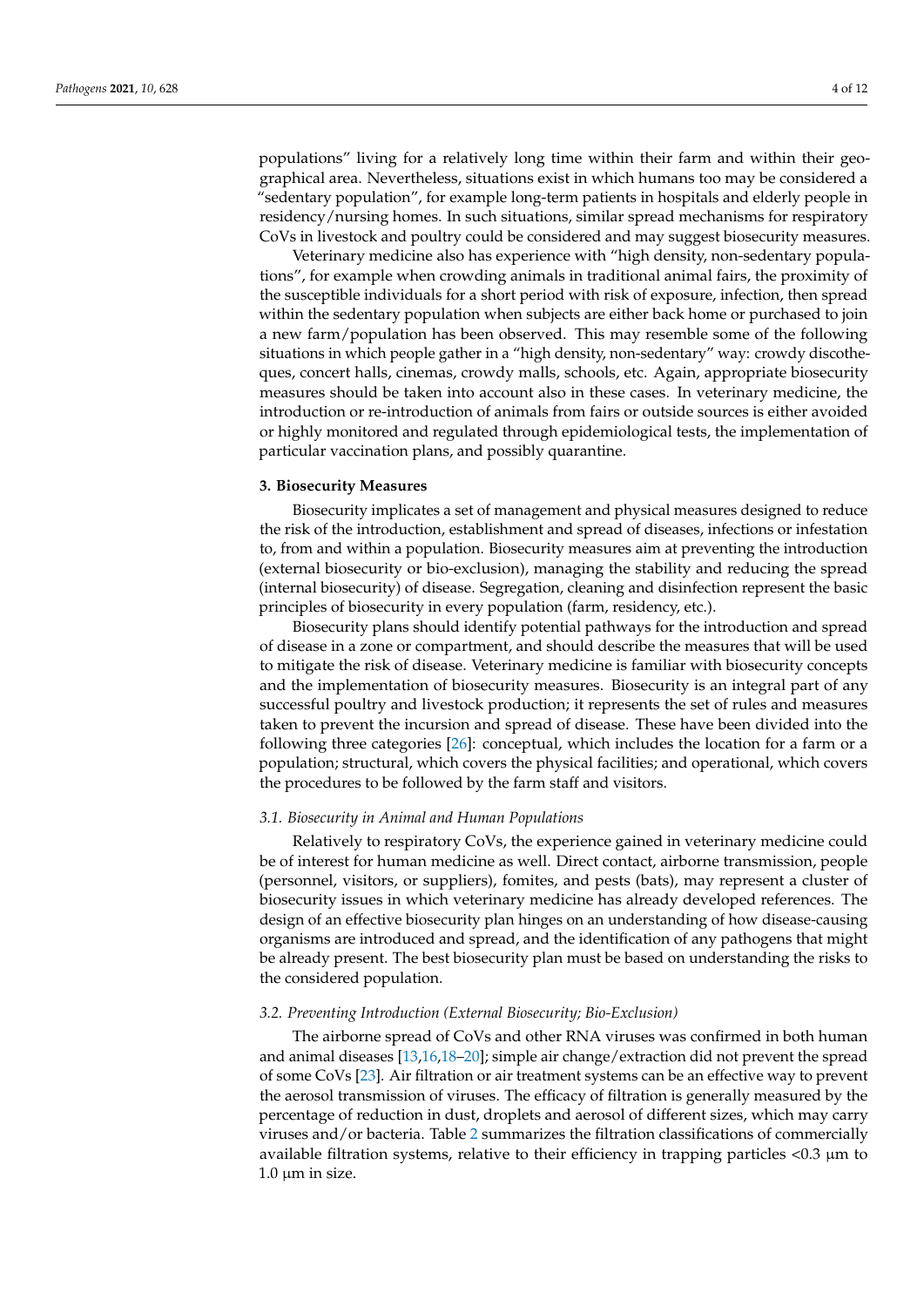| Classification                            | MERV <sup>1</sup><br>Classification | <b>EN779</b><br>Classification and Efficacy in<br>Trapping Particles $0.3-1.0 \mu m$ | ISO:16890<br>Classification and Efficacy in<br>Trapping $\geq 50\%$ of Particles of<br><b>Indicated Diameter</b> | <b>Example of Contaminants and</b><br><b>Sizes</b>                                  |
|-------------------------------------------|-------------------------------------|--------------------------------------------------------------------------------------|------------------------------------------------------------------------------------------------------------------|-------------------------------------------------------------------------------------|
| E <sub>3</sub>                            | $1 - 4$                             | $G1-G4 < 20\%$                                                                       | Coarse: at $\langle 10 \mu m \rangle$<br>efficacy $< 50\%$ )<br>PM10: at $<$ 10 $\mu$ m;<br>efficacy $> 50\%$    | dirt, debris, industrial,<br>fiberglass;<br>pollen, dust mites,<br>carpets' fibers; |
|                                           | $5 - 8$                             | $G1 - G4 < 20\%$                                                                     | PM2.5: at $<$ 2.5 $\mu$ m                                                                                        | $3.0 - 10 \mu m$<br>mold spores, cooking dusts;                                     |
| E2                                        | $9 - 12$                            | $M5-M6 < 20\%$                                                                       |                                                                                                                  | $1.0 - 3.0 \mu m$<br>lead dust, welding dusts;<br>$0.3 - 1.0 \mu m$                 |
| E1                                        | 13                                  | $F7 < 75\%$                                                                          | PM1: at $<$ 1 $\mu$ m                                                                                            | (prefilters to HEPA)                                                                |
| E1<br>E1<br>E1                            | 14<br>15<br>16                      | F7 to F8 75-84%<br>F8 to F9 85-94%<br>$F9 > 95\%$                                    | PM2.5: at $<$ 2.5 $\mu$ m                                                                                        | bacteria, sneezes, smoke;                                                           |
| HEPA $2$                                  | 17                                  | F9 99.97% $3$                                                                        |                                                                                                                  | particulate matter $< 0.3 \mu m$ ;<br>viruses, carbon dusts;                        |
| <b>HEPA</b><br><b>HEPA</b><br><b>HEPA</b> | 18<br>19<br>20                      | 99.997%<br>99.9997%<br>99.99997%                                                     | PM1: at $<1 \mu$ m                                                                                               |                                                                                     |

<span id="page-4-0"></span>**Table 2.** Filtration efficacy classifications (from filter classification according to previous EN779:2012; current ISO:16890; ASHRAE 52.2.) From [\[27\]](#page-10-25), modified.

<sup>1</sup> MERV: minimum efficiency reporting value; according to ASHRAE 52.2. <sup>2</sup> HEPA: high-efficiency particulate air filter; according to European standard EN 1822-1:2009.  $^3$  If 10,000 particles of 0.3 µm are blown into a HEPA air filter, only 3 particles pass through.

> PRRSV, a tiny RNA single-stranded virus of 15 kb and 50–65 nm, may serve as an example for CoV spread and diffusion within sedentary populations, and among different populations. Studies on the PRRS virus into breeder (boar) units [\[9\]](#page-10-7) confirmed that air filtration is an effective preventive measure. In a 12-month study in the USA, farms with a history of new PRRSV infections in the previous 7 and 4 years, were equipped with minimum efficiency reporting value (MERV) 14–15 or MERV 13–14 filters, and negativepressure ventilation systems [\[28\]](#page-10-26). These filters are, respectively, 94% and >75% efficient at capturing particles greater than or equal to  $0.3 \mu m$  in diameter. The filtered herds remained PRRSV PCR-negative, contrary to the non-filtered control herds, which experienced severe clinical episodes of PRRS. According to this experience, the viral concentrations in air resulted higher at low ventilation rates and at higher non-filtered ventilation rates, whereas reducing the air pressure (negative-pressure ventilation) reduced the viral load. The unfiltered farms were at an eight times higher risk of a new PRRSV infection/outbreak than the filtered farms. In a preliminary study [\[29\]](#page-10-27), a set constituted of a pre-filter, MERV 13–14 filter (90–95% efficiency), MERV 18 filter (high-efficiency particulate air filter (HEPA) with>99.997% efficiency  $@0.3 \mu m$ ) in sequence, avoided the aerosol transmission of PRRSV from experimentally infected pigs to sentinel pigs in a separate room receiving air flow from infected pigs through the described filtration system. While it may be difficult discussing the logistics of such filtering systems in public buildings from a veterinary point of view, these results could have been helpful in speculating how to implement highly efficient ventilation systems in hospitals with SARS-CoV-2/COVID-19 patients and/or elderly residency/nursing homes, aiming to protect CoV-negative areas with fragile patients or guests that are still SARS-CoV-2/COVID-19-negative.

# *3.3. Managing the Risks of Disease Entering a Population of Elderly Residency/Nursing Homes*

While it is again difficult for the authors to enter into the details of SARS-CoV-2/COVID-19 pandemic tolls at private homes, hospitals and nursing homes, it looks less difficult to examine some characteristics of the main populations involved: the elderly residency/nursing home population and long-term hospitalized population. The elderly residency/nursing home population is at high risk. The SARS-CoV-2/COVID-19 pandemic data show that mortality rates are higher within nursing homes (30–39%) which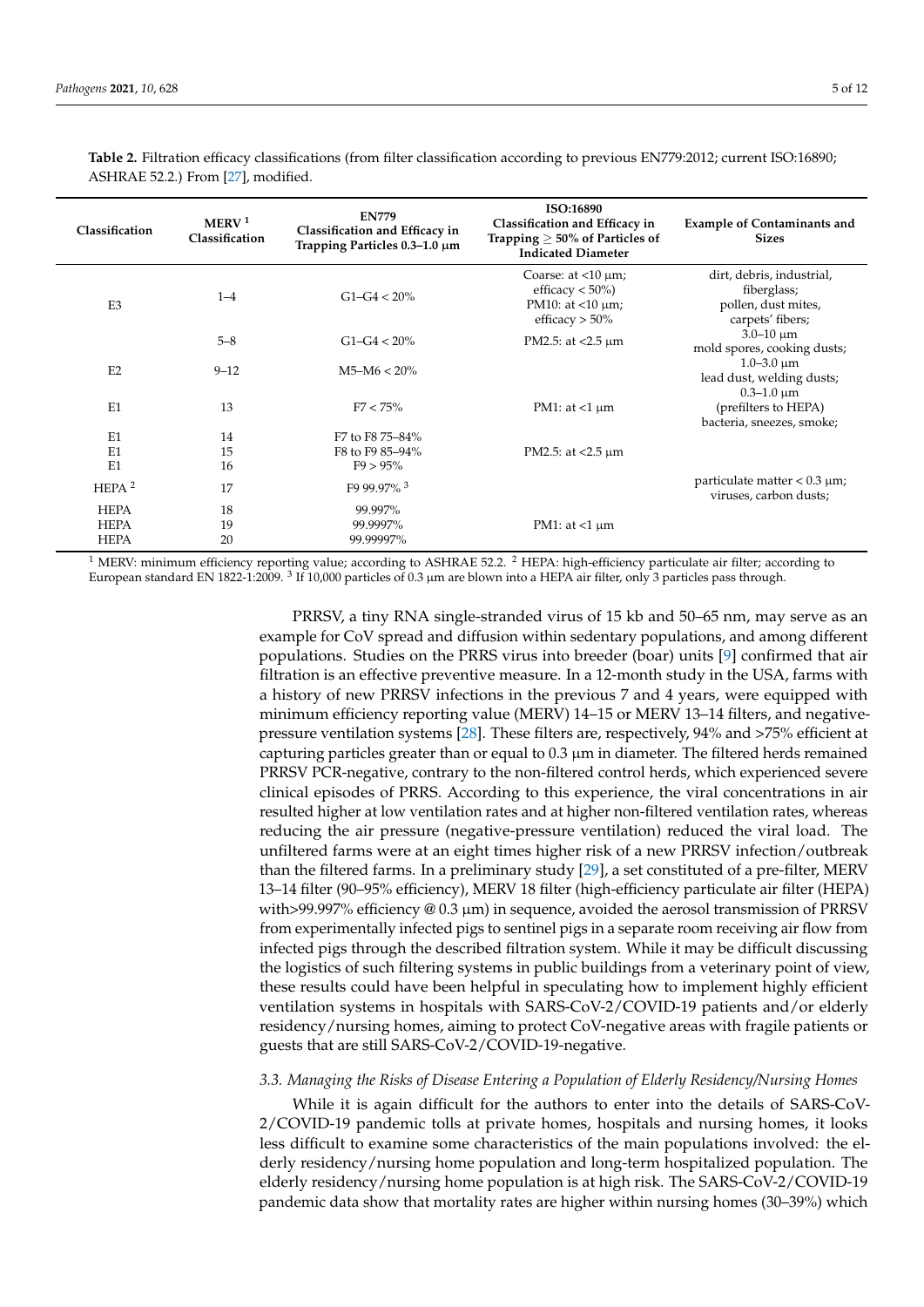total population in western countries is estimated 2% to 5%. Aerogenic spread of CoVs between animal populations has already been demonstrated [\[9](#page-10-7)[,18](#page-10-16)[–20\]](#page-10-18), but there are also evidences for the current pandemic. Indeed, a neighborhood with a high population density ( $\geq$ 5000 individuals/km<sup>2</sup>) was associated with higher SARS-CoV-2/COVID-19 mortality with respect to a low population density (<150 individuals/km<sup>2</sup>) in elderly people living at their own home [\[30\]](#page-10-28). Therefore, the approach based on air filtration or air treatment may represent a very efficient preventive measure, as shown in the previous PRRSV example. The objective should be to prevent the introduction of the virus, in the following ways: outdoor sourced air, positive-pressure, HEPA 17–20 or MERV 16 (no less) (ISOPM1) filtration systems.

Assuming an elderly residency/nursing home population that is SARS-COV-2/COVID-19-free, positive-pressure filtered air would ensure a continuous flow of uncontaminated air, while exhausted air may be channeled, filtered and dispersed. Despite this evidence, only in November 2020 the European Center for Disease Prevention and Control (ECDC) provided a first update to the guidance on heating, ventilation, air-conditioning systems, and air exchanges per hour in closed spaces in the context of the SARS-COV-2/COVID-19 pandemic for confined indoor places. These recommendations fall under the internal biosecurity of indoor environments. The ECDC document, in its Annex 1, summarizes some "National guidelines for heating, ventilation and air-conditioning (HVAC) systems in EU/EEA countries and the UK in the context of SARS-COV-2/COVID-19, complemented by guidelines from other countries and from international professional associations". These guidelines showed large variability in the recommended measures and suggest poor consistency among the preventive measures suggested. Indeed, natural ventilation increase and/or outdoor fresh air are suggested in nine countries; the use of HEPA filters in four countries; the use of MERV13 (ISOPM1) filters, of ultraviolet germicidal irradiation (UVGI), of minimal air change per hour (ACH) in two countries [\[31\]](#page-11-0).

### *3.4. Bio-Surveillance; Bio-Containment*

SARS-CoV-2/COVID-19 tests should be carried out on elderly residency/nursing home populations. Positive individuals, regardless of their health status, should be immediately removed from shared areas, isolated or hospitalized. In parallel with this strategy, strict internal biosecurity measures for personnel and visitors are highly necessary.

Biocontainment means managing the risks of the disease spreading within a population; many hospitals were equipped with intensive care units (ICU) for SARS-COV-2/COVID-19 patients. These hospitals presented at least two sub-populations, as follow: SARS-COV-2/COVID-19-positive, and "other patients". The objective should be avoiding the spread of the virus from SARS-CoV2/COVID-19 areas. This result may be obtained by a negative-pressure pre-filtered air system in place at ICUs, then a HEPA 17–20 or MERV 16 filtration system for exhausted air, with no-recirculation. In veterinary models, low/negative environment static pressure reduced the virus concentration [\[28\]](#page-10-26).

In other patients, the SARS-CoV-2/COVID-19-free areas, positive-pressure HEPA or highest MERV system air filtration should be applied. Moreover, exhausted air must be channeled, filtered and dispersed outdoors. No communication between the two airflow systems should be allowed. In veterinary models, positive pressure to the filtration system reduces the chance of leaks, and the entry of unfiltered air into the facility during the entry and exit of people [\[29\]](#page-10-27). Again, the above strict internal biosecurity measures for personnel and visitors are highly necessary.

Recent reports of SARS-CoV-2/COVID-19 positivity in some farmed animals, with reverse spill-over of the virus, would also suggest a bio-surveillance plan aimed at systematically testing workers who are involved in their farming, and hypothesizing common guidelines for epidemiological surveillance in wild, captive, companion animals in general [\[32\]](#page-11-1).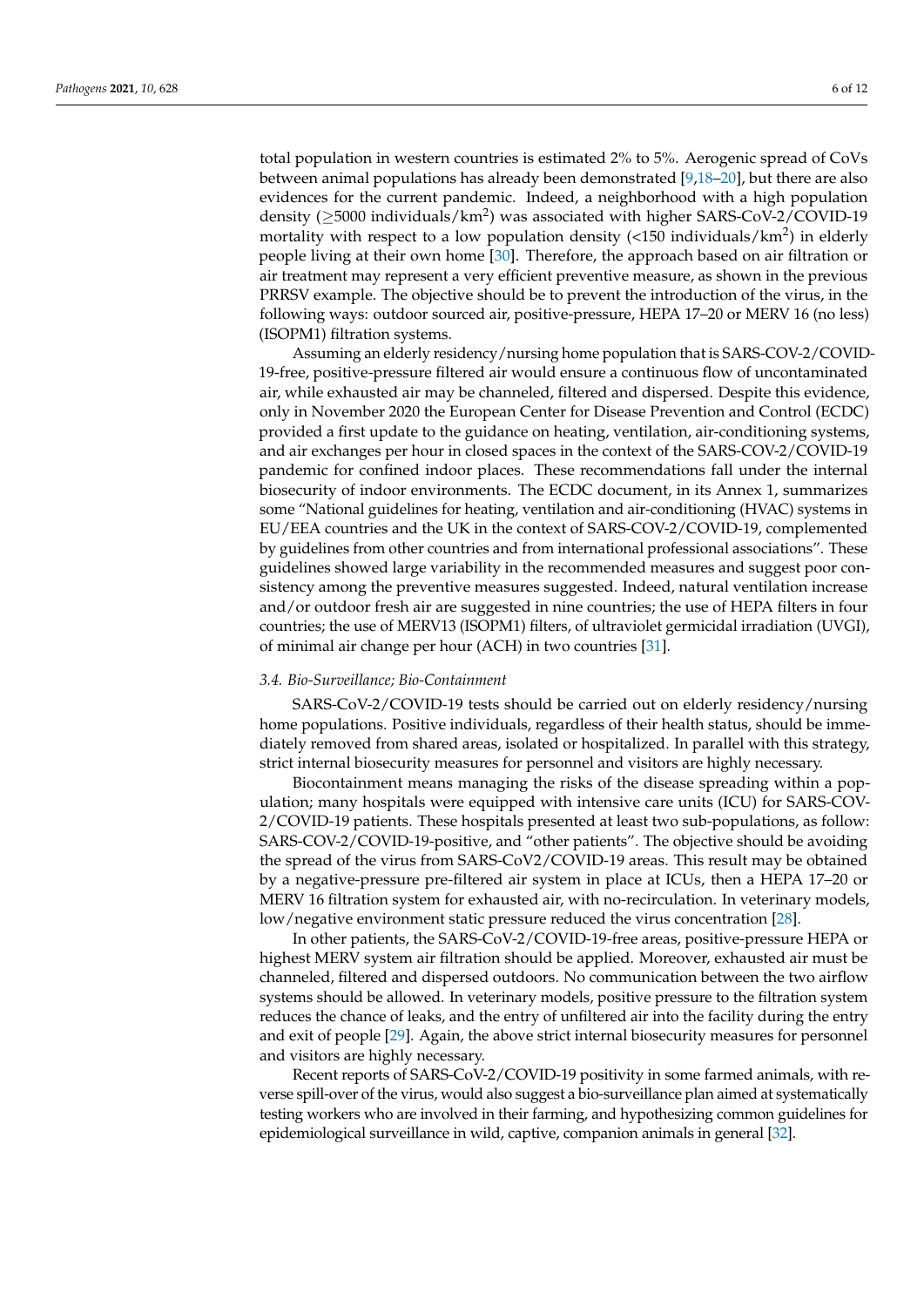# *3.5. Personal Protective Equipment (PPE)*

These equipment have their parallel in preventive PPE approaches in livestock infections, and they are of high importance in reducing the spread of infections [\[33\]](#page-11-2). Masks and hand sanitization, together with social distancing, constituted for around one year the main protective measures suggested and implemented at the population level. Lockdown, curfews have been used in several countries, with different schedules and durations. The efficacy and impact of these approaches on global population health should be carefully assessed to be prepared in the case of a new pandemic [\[34–](#page-11-3)[36\]](#page-11-4).

Other recommendations, such as distancing (1–2 meters according to most countries); "sneezes protection"; "towels and scarfs"; up to "masks" and other generical indications, have a questionable rational and their usefulness is also arguable. In most of the cases, people used "face masks" or "surgical masks" supplied by pharmacies and/or general stores, or self-made "community masks", or even "fashion masks". Masks are intended to protect the wearer from splashes and large droplets, and minimize the particles expelled by the wearer himself; in such a perspective, they should be at least surgical type 2 masks. Generic or face masks do not provide adequate protection against airborne contaminants. Respiratory protection is required to prevent transmission via the airborne route. Seals tighter than those of surgical masks are needed around the nose and mouth to prevent inhalation of some airborne particles.

Unlike surgical masks, N95/FPP2 respirators provide a proper tight seal to the face when worn (fit-tested and seal-checked). The N95/FPP2 respirators filter the small particles inhaled by the wearer, therefore they are indicated for sanitary personnel and in veterinary medicine by livestock operators and veterinarians. The N95 respirators are considered to adequately protect against most normal exposures in veterinary practice [\[37\]](#page-11-5). Relative to the COVID-19 pandemic, N95/FFP2 should be without a valve, because the valve does not prevent adequate filtration of exhaled breath. Table [3](#page-6-0) summarizes EU, USA standards and filtration characteristics of face masks intended for PPE.

| <b>Mask Type</b>              | <b>Standards</b>         | Expected<br>Filtration Efficacy-Particles Size                                   |                                                               |
|-------------------------------|--------------------------|----------------------------------------------------------------------------------|---------------------------------------------------------------|
| Self-made masks<br>Face masks | none<br>none             | 40–90% aerosols penetrate [38]<br>$>95\% - 0.3 \text{ }\mu\text{m}$              |                                                               |
|                               | EN <sup>1</sup> 14683    | Type I: $\geq$ 95%—0.3 µm<br>Type II: $\geq$ 98%—0.3 µm<br>Type IIR: ≥98%—0.3 μm |                                                               |
| Surgical masks                |                          | Type 1:                                                                          | $>95\% - 0.3 \mu m$<br>$>95\% - 0.1 \text{ }\mu\text{m}$      |
|                               | ASTM <sup>2</sup> F2100  | Type 2:                                                                          | $>98\% - 0.3 \text{ µm}$<br>$>98\% - 0.1 \text{ }\mu\text{m}$ |
|                               |                          | Type 3:                                                                          | $>98\% - 0.3 \text{ µm}$<br>$>98\% - 0.1 \text{ }\mu\text{m}$ |
| Respiratory masks             | EN <sup>3</sup> 149:2001 | FFP1: $>80\%$ —0.3 µm<br>FFP2: $>94\%$ —0.3 µm<br>FFP3: $>99\%$ -0.3 µm          |                                                               |
|                               | NIOSH $4$ 42–CFR 83      | N95-KN95: >95%—0.3 µm<br>N99-KN99: >99%-0.3 µm<br>N100-KN100: $>99.97\%$ -0.3 µm |                                                               |

<span id="page-6-0"></span>**Table 3.** Mask types; EU or USA standards; filtration efficacy requirements.

 $\overline{1}$  EN14683:2019, construction, design, performance requirements and test methods for medical face masks; EU; <sup>2</sup> ASTM F2100, standard specification for performance of materials used in medical face masks; USA; <sup>3</sup> EN 149:2001, respiratory protective devices—Filtering half masks to protect against particles—requirements, testing, marking; EU; <sup>4</sup> NIOSH 42-CFR 83, the National Institute for Occupational Safety and Health, USA.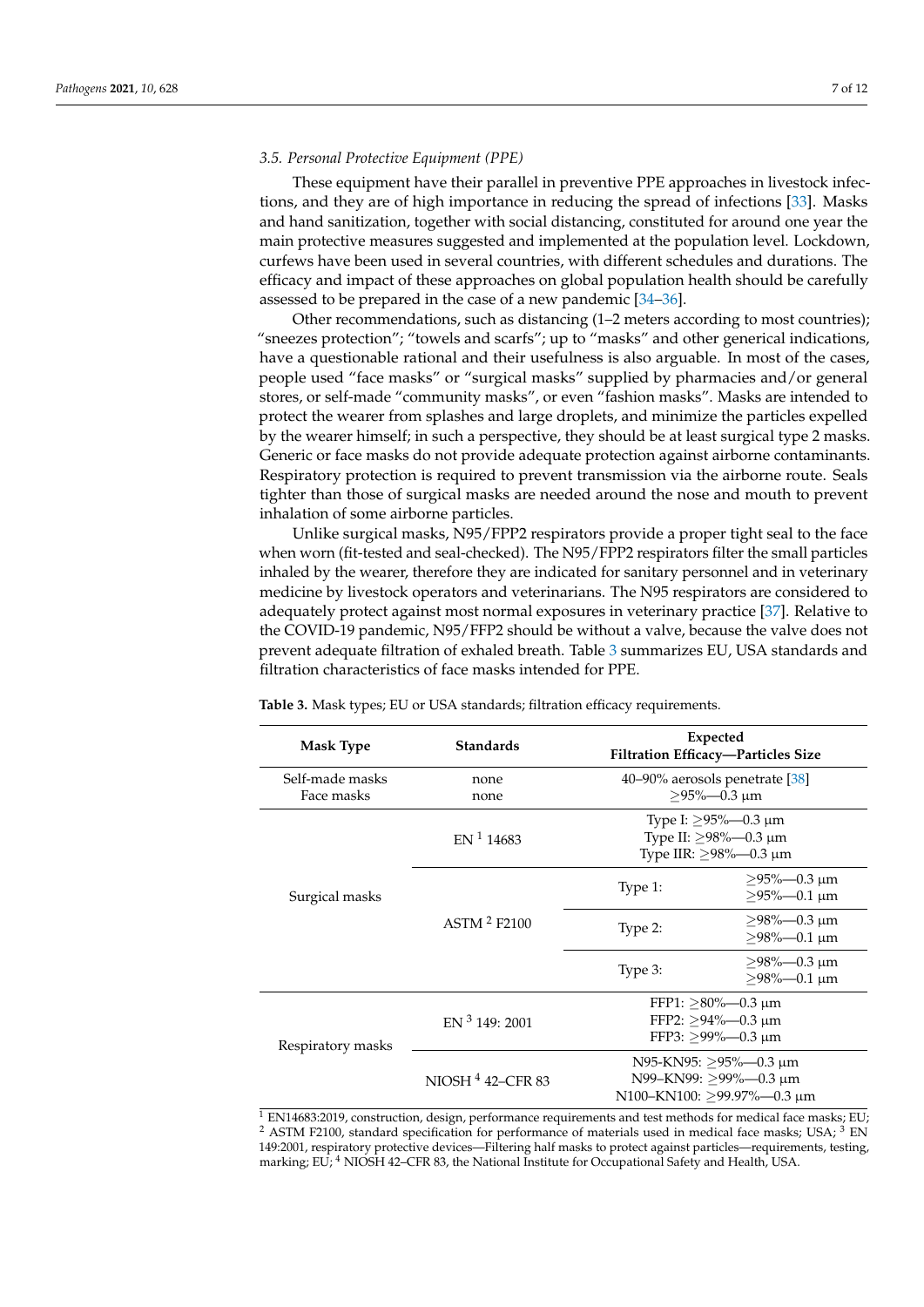Were the above indicated recommendations to the population enough? Probably not. The respiratory protection provided by the surgical masks against airborne contaminants was already found to be significantly lower than that provided by the FFPs (or American N) in a UK report from 2008 and in the prevision of a possible influenza pandemic [\[39\]](#page-11-7). According to the Centers for Disease Control and Prevention (CDC) of the U.S. Department of Health & Human Services, surgical masks are less effective in filtering small particles and protecting the wearer than N95 respirators. The limited protection to health care professionals (HCP) is due to facial seal leakage. Due to the facial leakage, surgical masks provided only some block rate, as follows: 63% for tiny virus-sized particles when compared to  $>97\%$  of 0.01 µm particle filtration provided by N95 (26). Especially at the beginning of the pandemic, sanitary personnel in ICUs were wearing multiple masks, and this approach was also suggested for common people; wearing multiple masks may help reduce small-particle penetration, but not as well as an N95 [\[40\]](#page-11-8). Indeed, the N95 mask showed a 95% particle reduction  $(0.02 \mu m-1 \mu m)$  against an 82% reduction observed when wearing five overlapping surgical masks, 78% with three masks, and 74% with two masks. Relatively to N95, it should be underlined that in the USA and in some EU countries, these respirators were indicated for sanitary personnel only, and not for the wider population. Only recently (January 2021), Austria and Germany are making FFP2 masks for the population when in shops and on public transportation mandatory. A "Position paper" from the German Respiratory Society includes, among the rest, FFP2 and FFP3 masks in hospitals' personal equipment to which personnel should adhere, in order not to increase the risk of infection of the staff [\[41\]](#page-11-9).

# *3.6. Controversial Measures: Confinements; Lockdowns; Curfews*

In livestock and poultry, kept in large numbers, vaccination plans and/or preventing the introduction of pathogens are often associated with the strict confinement or segregation of herd populations. In most of the cases, livestock and poultry may leave the farm only when directed to slaughterhouses, while fur animals are slaughtered on the spot. The introduction of new subjects may be subject to epidemiological tests and/or potential disease-carrier status of newly introduced animals.

In the case of epidemics, a total strict confinement can be imposed on all the susceptible population, with a no-entry and no-leave policy, even for a relatively long time. On purpose, we do not discuss the stamping-out option due to the context.

A further surveillance zone may be imposed surrounding the epidemic area, with again strict control on the movements of animals. The epidemiological pattern of the involved pathogens drives the restrictive measures but, in general, there are no major differences in the measures adopted by different countries in relation to major pathogens of veterinary relevance. How many of these measures can be applied to human populations? Epidemiological implications and economic consequences represent sufficient motivation in veterinary medicine, while "social" implications do not represent a concern as it may happen when dealing with a human epidemic. The fact is that during this current SARS-CoV-2/COVID-19 pandemic, totally different preventive and protective measures, and/or restrictions were suggested or imposed to the people in different countries. Some countries imposed total, repeated lockdowns and night curfews, which were quite hard on the populations involved; in other countries this was not the case at all. A common and shared understanding of the epidemiological characteristics of SARS-CoV-2/COVID-19 should have suggested the implementation of the same control measures, including movement restrictions, if necessary, regardless of borders issues.

How efficacious can these measures can be? Past and recent experiences in veterinary medicine relative to respiratory CoVs [\[42\]](#page-11-10) indicate that the virus is able to escape biosecurity and control systems, also due to its airborne diffusion; the high-density populations in close environments [\[15,](#page-10-13)[16\]](#page-10-14) facilitate its spread. High-density populations in relatively open but small spaces may also facilitate CoVs spread, as was the case in intensive furminks farms or in cattle farms. According to a systematic review on the transmission of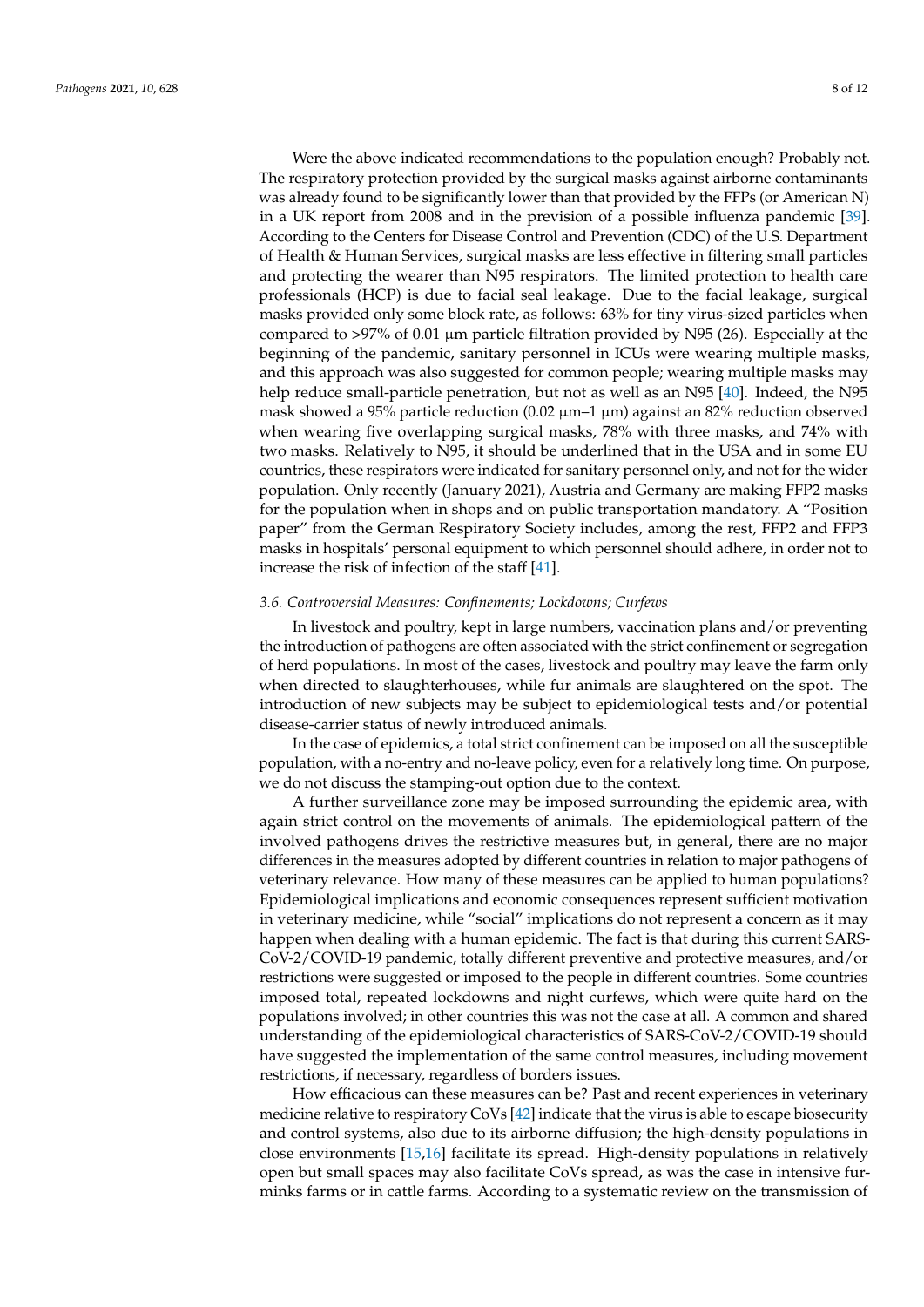SARS-CoV-2/COVID-19, by the University of California, the chances of getting SARS-CoV-2/COVID-19 in outdoor settings is 18.7 times less than indoor. In outdoor environments, the intensity of contacts, lack of PPE and occasional gathering in close environments were found to be associated with reports of infection [\[43\]](#page-11-11). In such a perspective, specific biosecurity measures finalized to the containment of spread events in closed/indoor environments, and the management of crowded populations when outdoor, are probably more appropriate than generalized lockdowns.

#### *3.7. Herd/Population Immunity*

In veterinary medicine, disease control is based on both trying to prevent the exposure of animals to pathogens and/or, when possible, inducing an immune response in susceptible populations through vaccination. In companion animals, the implementation of vaccination plans and the relative isolation within domestic walls—especially in cats—look effective to the purpose.

Veterinary medicine has good experience with the population vaccination concept and herd immunity. In a veterinary approach, the whole susceptible population is generally vaccinated; vaccination schedules may change according to age, passive immunity interference or productive phase (i.e., pregnancy). "Population or herd immunity" represents the result of the susceptible population vaccination; for example, rinderpest (now eradicated) required a 70–90% population/herd immunity, while foot and mouth disease requires an 80%. It means that following the vaccination of 100% of susceptible subjects, we expect that an immune response will develop in a significant part of the population (70–90%), resulting in the protection of the entire population, generally from the disease rather than the infection. The significant reduction in "susceptible/available guests" in which the pathogen can multiplicate and diffuse, will cause it to vanish.

Relative to the CoVs of veterinary interest, only few vaccines are available, as follow: against canine enteric CoV; feline infective peritonitis; neonatal calf diarrhea; transmissible gastroenteritis in pigs; and avian infectious bronchitis.

Puppies and kittens are vaccinated on a regular basis in almost all western countries, but it is a matter of fact that living as pets, relatively isolated from other conspecifics, makes the burden of strict biosecurity easier, unless in epidemic episodes in kennels.

Strict biosecurity measures and scheduled vaccinations of the whole pregnant heifer/ cow or gilt/sow populations are implemented respectively to control and reduce the damages induced by neonatal calf diarrhea and porcine transmissible gastroenteritis CoVs, even if these are not considered as airborne.

Infectious bronchitis virus (IBV) may represent an example of difficulties and constraints related to airborne CoVs. The control and reduction in the damages induced by IBV request strict biosecurity protocols and intense vaccination schedules [\[44\]](#page-11-12), which include the whole population, both egg-layers and/or broilers. Mass vaccinations are executed on the 1st day of age in broilers, or even "in-ovo" during incubation; hens request multiple vaccinations in their life [\[45\]](#page-11-13). The emergence of new serotypes and variants continually occurs [\[45\]](#page-11-13), challenging poultry productions. IBV teaches us about the difficulties in controlling a disease induced by an airborne CoV and its attitude to generate variants. Again, the available strategies for its control remain strict biosecurity, mass vaccination, and the development of new vaccines.

Vaccination campaigns against SARS-CoV-2/COVID-19 in the EU and most western countries started in the last days of December 2020. Countries are proceeding with vaccination at different speeds, according to vaccine supplies and different implementation policies. In Italy, 10% of around 3,000,000 elderly people (>65 years) with "limited functions" are residents of elderly/nursing homes. The ratio between residents and personnel (nurses, assistants, doctors) is estimated to be  $4/1-5/1$ , excluding volunteers and visitors that cannot be estimated. Concerning vaccination, assistants, volunteers, and visitors should all be considered at the same level of the elderly residency/nursing home population; therefore, all of them must be vaccinated.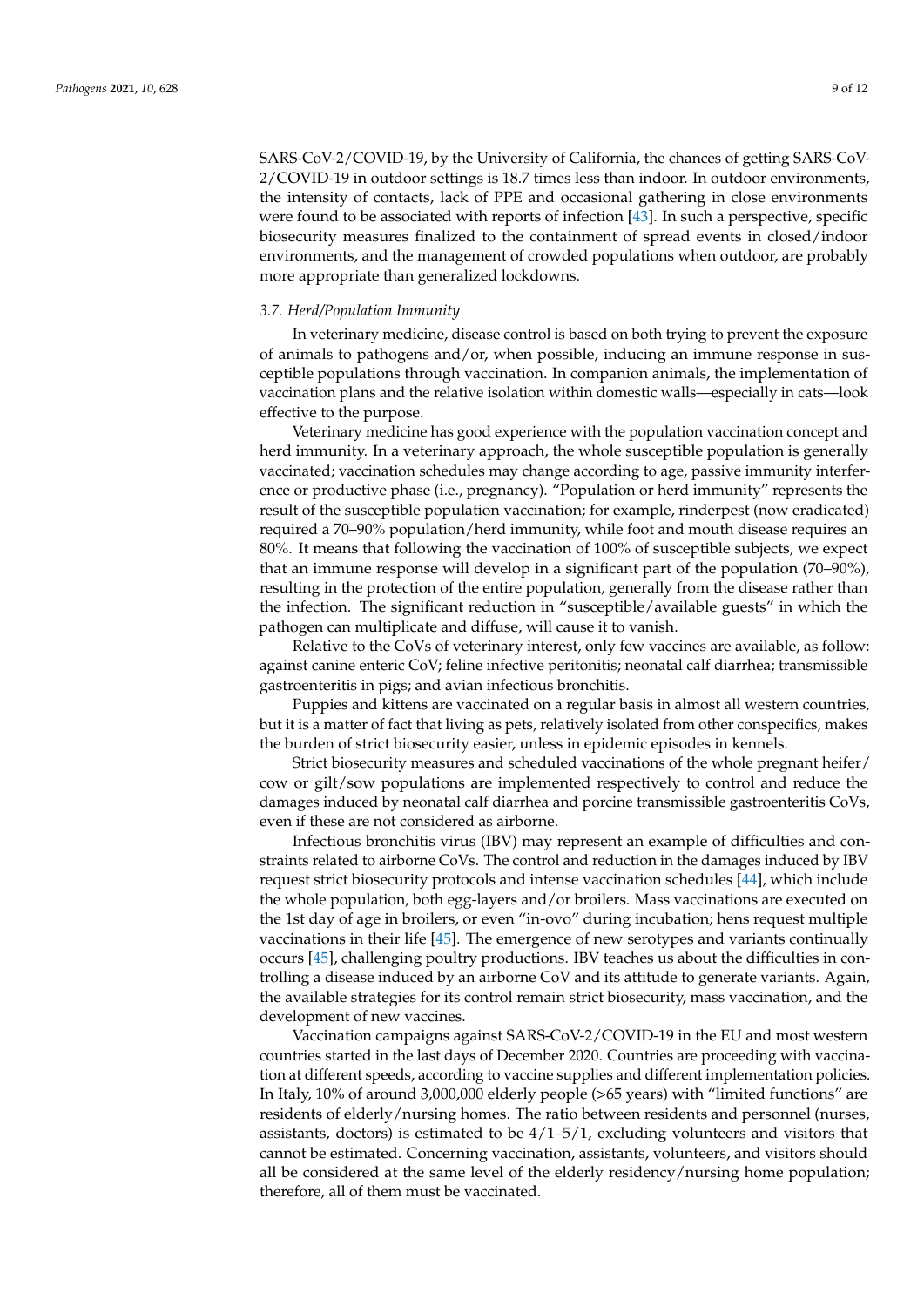When vaccination cannot be implemented due to an illness situation or risk of being impaired by the immunological status in some subjects, it should be postponed until the first suitable moment and, in such a situation, fragile individuals should possibly be isolated. In veterinary medicine, short-term postponing of vaccination in sick animals (often isolated in a "sick-bay"), or in pregnant livestock very close to calving/farrowing, is routinely implemented. These subjects will be included in the vaccination program as soon as the situation allows, unless they are removed from the farm. When implementing vaccination plans in animal populations, the objective is that no one is left behind.

While in veterinary population medicine it sounds simply unthinkable to keep non vaccinated subjects (whatever the species) in contact with the population susceptible to disease, the SARS-CoV-2/COVID-19 pandemic revealed an ideologic objection to the vaccination, called the "no-vax" individuals. This group of people introduce a new and hardly manageable variable in the epidemiological scenario. A 5/1–4/1 ratio in residents/personnel in elderly residency/nursing homes, with 20% or 40% "no vax" personnel, will lead to the presence of 3, 3–6, 6 unvaccinated/susceptible subjects out of 100. The impact of people, or HCP, refusing vaccination on the spread of the disease and on the time needed to have a population immunity is unforeseeable. Only recently a no-vax nurse, asymptomatic SARS-CoV-2/COVID-19-positive, was recognized as responsible for a 17 infected persons cluster, of whom 3 died, in an Italian hospital [\[46\]](#page-11-14).

The experiences concerning IBV vaccination resemble what is observed in human populations as new SARS-COVID-19 variants, from both the clinical and immunization side [\[47–](#page-11-15)[50\]](#page-11-16). Moreover, the recent problems concerning the AstraZeneca (Vaxzevria) vaccine decrease the trust of the population on vaccination strategy as the main tool to control the diseases. All together these conditions make the vaccination program more critical to apply and to manage in humans than in veterinary medicine.

#### **4. Conclusions**

Coronaviruses have been known for a long time in veterinary medicine, in different animal species. The airborne spread ability of coronaviruses and RNA viruses in general is also already known. In livestock production, prevention or mitigation measures against virus spread within susceptible populations are already in place, including alternative systems of air-flow management and filtration. Biosecurity in veterinary medicine is an integral part of any successful production, representing the set of rules and measures taken to prevent the incursion and spread of disease; some of these rules and measures may be taken into consideration in the current human pandemic. Susceptible populations, especially sedentary populations, should be protected against viral spread through ventilation/air-flow control and the blocking of spreaders. The interpersonal spread of the virus should be abated or mitigated through the use of recognized appropriate and effective PPE, without leaving to improvisation and self-made solutions. Population vaccination and population/herd immunity are also well-known concepts in veterinary medicine, including specific experiences against coronaviruses and/or RNA/airborne spread viruses. In the current pandemic, vaccination of the entire susceptible population is also an important measure to reduce the potential spread of the virus within a susceptible/fragile population.

**Author Contributions:** Conceptualization, P.P. and A.Z.; methodology, L.B. and A.S.; formal analysis, A.Z. and L.B.; resources A.S. and N.E.; writing—original draft preparation, P.P. and A.Z.; writing review and editing, A.Z. and P.P. All authors have read and agreed to the published version of the manuscript.

**Funding:** This research received no external funding.

**Institutional Review Board Statement:** Not applicable.

**Informed Consent Statement:** Not applicable.

**Data Availability Statement:** Not applicable.

**Conflicts of Interest:** The authors declare no conflict of interest.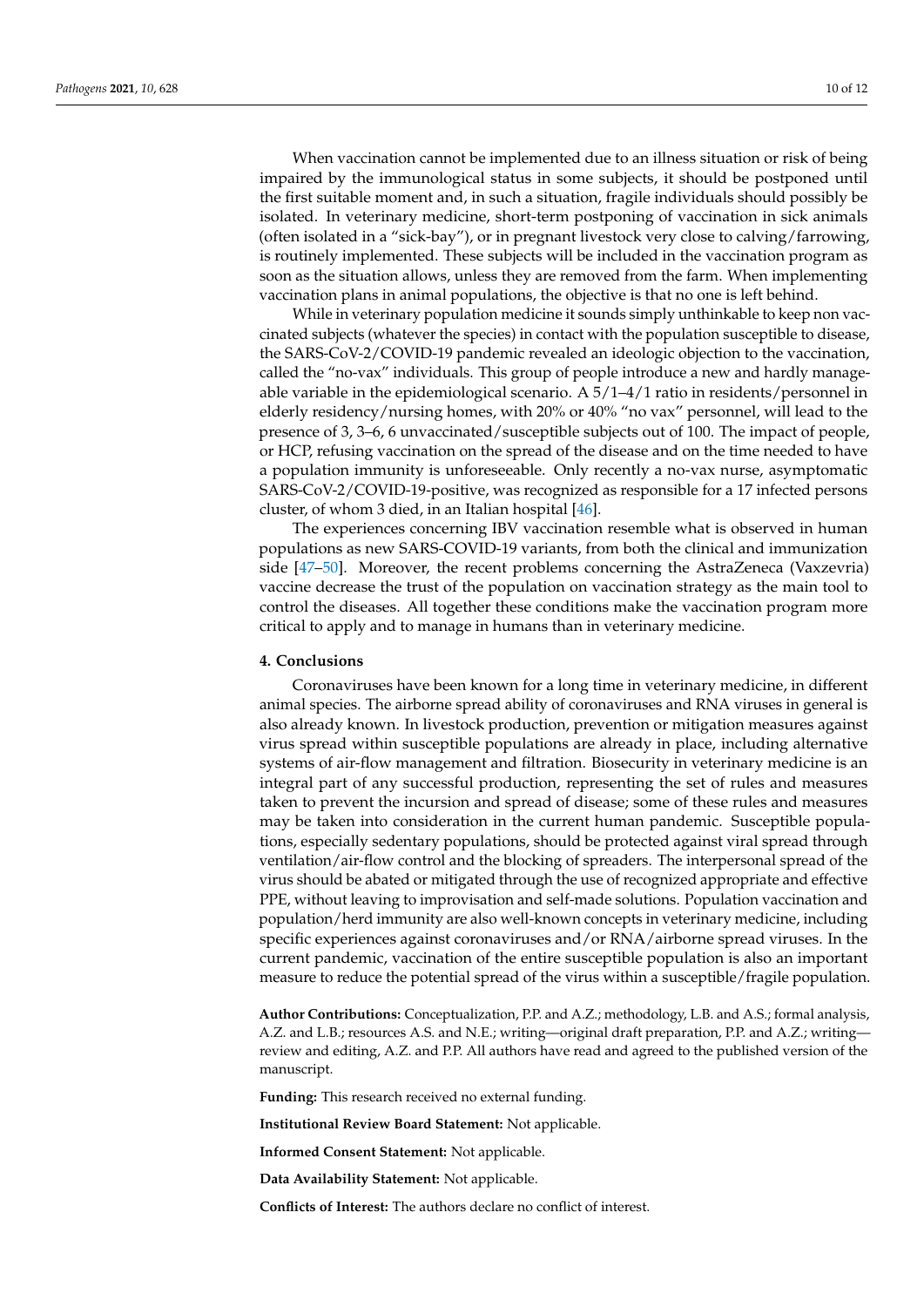# **References**

- <span id="page-10-0"></span>1. Poon, L.; Guan, Y.; Nicholls, J.; Yuen, K.; Peiris, J. The aetiology, origins, and diagnosis of severe acute respiratory syndrome. *Lancet Infect. Dis.* **2004**, *4*, 663–671. [\[CrossRef\]](http://doi.org/10.1016/S1473-3099(04)01172-7)
- <span id="page-10-1"></span>2. Fisman, D.N.; Tuite, A.R. The epidemiology of MERS-CoV. *Lancet Infect. Dis.* **2014**, *14*, 6–7. [\[CrossRef\]](http://doi.org/10.1016/S1473-3099(13)70283-4)
- <span id="page-10-2"></span>3. Saif, L.J. Animal coronavirus vaccines: Lessons for SARS. In *Control of Infectious Animal Diseases by Vaccination*; Schudel, A., Lombard, M., Eds.; Europe PMC: Cambridgeshire, UK, 2004; Volume 119, pp. 129–140.
- 4. Contini, C.; Di Nuzzo, M.; Barp, N.; Bonazza, A.; de Giorgio, R.; Tognon, M.; Rubino, S. The novel zoonotic COVID-19 pandemic: An expected global health concern. *J. Infect. Dev. Ctries.* **2020**, *14*, 254–264. [\[CrossRef\]](http://doi.org/10.3855/jidc.12671)
- <span id="page-10-3"></span>5. Decaro, N.; Martella, V.; Saif, L.J.; Buonavoglia, C. COVID-19 from veterinary medicine and one health perspectives: What animal coronaviruses have taught us. *Res. Vet. Sci.* **2020**, *131*, 21–23. [\[CrossRef\]](http://doi.org/10.1016/j.rvsc.2020.04.009) [\[PubMed\]](http://www.ncbi.nlm.nih.gov/pubmed/32278960)
- <span id="page-10-4"></span>6. Fan, Y.; Zhao, K.; Shi, Z.-L.; Zhou, P. Bat Coronaviruses in China. *Viruses* **2019**, *11*, 210. [\[CrossRef\]](http://doi.org/10.3390/v11030210) [\[PubMed\]](http://www.ncbi.nlm.nih.gov/pubmed/30832341)
- <span id="page-10-5"></span>7. Forni, D.; Cagliani, R.; Clerici, M.; Sironi, M. Molecular Evolution of Human Coronavirus Genomes. *Trends Microbiol.* **2017**, *25*, 35–48. [\[CrossRef\]](http://doi.org/10.1016/j.tim.2016.09.001)
- <span id="page-10-6"></span>8. Bar-On, Y.M.; Flamholz, A.; Phillips, R.; Milo, R. SARS-CoV-2 (COVID-19) by the numbers. *eLife* **2020**, *9*, 15. [\[CrossRef\]](http://doi.org/10.7554/eLife.57309)
- <span id="page-10-7"></span>9. Saif, L.J. Bovine Respiratory Coronavirus. *Vet. Clin. N. Am. Food Anim. Pract.* **2010**, *26*, 349–364. [\[CrossRef\]](http://doi.org/10.1016/j.cvfa.2010.04.005) [\[PubMed\]](http://www.ncbi.nlm.nih.gov/pubmed/20619189)
- <span id="page-10-8"></span>10. Wills, R.W.; Zimmerman, J.J.; Yoon, K.-J.; Swenson, S.L.; Hoffman, L.J.; McGinley, M.J.; Hill, H.T.; Platt, K.B. Porcine reproductive and respiratory syndrome virus: Routes of excretion. *Vet. Microbiol.* **1997**, *57*, 69–81. [\[CrossRef\]](http://doi.org/10.1016/S0378-1135(97)00079-5)
- <span id="page-10-9"></span>11. Kahn, J.S. The widening scope of coronaviruses. *Curr. Opin. Pediatr.* **2006**, *18*, 42–47. [\[PubMed\]](http://www.ncbi.nlm.nih.gov/pubmed/16470161)
- <span id="page-10-10"></span>12. Ng, L.F.P.; Hiscox, J.A. Coronaviruses in animals and humans. *BMJ* **2020**, *368*, m634. [\[CrossRef\]](http://doi.org/10.1136/bmj.m634)
- <span id="page-10-11"></span>13. Tilocca, B.; Soggiu, A.; Musella, V.; Britti, D.; Sanguinetti, M.; Urbani, A.; Roncada, P. Molecular basis of COVID-19 relationships in different species: A one health perspective. *Microbes Infect.* **2020**, *22*, 218–220. [\[CrossRef\]](http://doi.org/10.1016/j.micinf.2020.03.002) [\[PubMed\]](http://www.ncbi.nlm.nih.gov/pubmed/32194253)
- <span id="page-10-12"></span>14. Li, R.; Qiao, S.; Zhang, G. Analysis of angiotensin-converting enzyme 2 (ACE2) from different species sheds some light on cross-species receptor usage of a novel coronavirus 2019-nCoV. *J. Infect.* **2020**, *80*, 469–496. [\[CrossRef\]](http://doi.org/10.1016/j.jinf.2020.02.013) [\[PubMed\]](http://www.ncbi.nlm.nih.gov/pubmed/32113991)
- <span id="page-10-13"></span>15. Li, W.; Moore, M.J.; Vasilieva, N.; Sui, J.; Wong, S.K.; Berne, M.A.; Somasundaran, M.; Sullivan, J.L.; Luzuriaga, K.; Greenough, T.C.; et al. Angiotensin-converting enzyme 2 is a functional receptor for the SARS coronavirus. *Nature* **2003**, *426*, 450–454. [\[CrossRef\]](http://doi.org/10.1038/nature02145) [\[PubMed\]](http://www.ncbi.nlm.nih.gov/pubmed/14647384)
- <span id="page-10-14"></span>16. Dhama, K.; Khan, S.; Tiwari, R.; Sircar, S.; Bhat, S.; Malik, Y.S.; Singh, K.P.; Chaicumpa, W.; Bonilla-Aldana, D.K.; Rodriguez-Morales, A.J. Coronavirus Disease 2019–COVID-19. *Clin. Microbiol. Rev.* **2020**, *33*. [\[CrossRef\]](http://doi.org/10.1128/CMR.00028-20) [\[PubMed\]](http://www.ncbi.nlm.nih.gov/pubmed/32580969)
- <span id="page-10-15"></span>17. Bonilauri, P.; Rugna, G. Animal Coronaviruses and SARS-COV-2 in Animals, What Do We Actually Know? *Life* **2021**, *11*, 123. [\[CrossRef\]](http://doi.org/10.3390/life11020123) [\[PubMed\]](http://www.ncbi.nlm.nih.gov/pubmed/33562645)
- <span id="page-10-16"></span>18. Pensaert, M.; Cox, E.; Van Deun, K.; Callebaut, P. A sero-epizootiological study of porcine respiratory coronavirus in belgian swine. *Vet. Q.* **1993**, *15*, 16–20. [\[CrossRef\]](http://doi.org/10.1080/01652176.1993.9694361) [\[PubMed\]](http://www.ncbi.nlm.nih.gov/pubmed/8388592)
- <span id="page-10-17"></span>19. Cubero, M.J.; Leon, L.; Contreras, A.; Lanza, I.; Zamora, E.; Caro, M.R. Sero-Epidemiological Survey of Porcine Respiratory Coronavirus (PRCV) Infection in Breeding Herds in Southeastern Spain. *J. Vet. Med. Ser. B* **1992**, *39*, 290–298. [\[CrossRef\]](http://doi.org/10.1111/j.1439-0450.1992.tb01171.x) [\[PubMed\]](http://www.ncbi.nlm.nih.gov/pubmed/1325719)
- <span id="page-10-18"></span>20. Alonso, C.; Raynor, P.C.; Davies, P.R.; Torremorell, M. Concentration, Size Distribution, and Infectivity of Airborne Particles Carrying Swine Viruses. *PLoS ONE* **2015**, *10*, e0135675. [\[CrossRef\]](http://doi.org/10.1371/journal.pone.0135675) [\[PubMed\]](http://www.ncbi.nlm.nih.gov/pubmed/26287616)
- <span id="page-10-19"></span>21. Fennelly, K.P. Particle sizes of infectious aerosols: Implications for infection control. *Lancet Respir. Med.* **2020**, *8*, 914–924. [\[CrossRef\]](http://doi.org/10.1016/S2213-2600(20)30323-4)
- <span id="page-10-20"></span>22. Oma, V.S.; Tråvén, M.; Alenius, S.; Myrmel, M.; Stokstad, M. Bovine coronavirus in naturally and experimentally exposed calves; viral shedding and the potential for transmission. *Virol. J.* **2016**, *13*, 1–11. [\[CrossRef\]](http://doi.org/10.1186/s12985-016-0555-x)
- <span id="page-10-21"></span>23. Niskanen, R.; Lindberg, A.; Tråvén, M. Failure to Spread Bovine Virus Diarrhoea Virus Infection from Primarily Infected Calves Despite Concurrent Infection with Bovine Coronavirus. *Vet. J.* **2002**, *163*, 251–259. [\[CrossRef\]](http://doi.org/10.1053/tvjl.2001.0657)
- <span id="page-10-22"></span>24. Wensman, J.J.; Stokstad, M. Could Naturally Occurring Coronaviral Diseases in Animals Serve as Models for COVID-19? A Review Focusing on the Bovine Model. *Pathogens* **2020**, *9*, 991. [\[CrossRef\]](http://doi.org/10.3390/pathogens9120991) [\[PubMed\]](http://www.ncbi.nlm.nih.gov/pubmed/33256111)
- <span id="page-10-23"></span>25. Ntafis, V.; Mari, V.; Danika, S.; Fragkiadaki, E.; Buonavoglia, C. An Outbreak of Canine Coronavirus in Puppies in a Greek Kennel. *J. Vet. Diagn. Investig.* **2010**, *22*, 320–323. [\[CrossRef\]](http://doi.org/10.1177/104063871002200231) [\[PubMed\]](http://www.ncbi.nlm.nih.gov/pubmed/20224103)
- <span id="page-10-24"></span>26. Sims, L.D. Risks associated with poultry production systems. In *International Conference Poultry in the 21st Century: Avian influenza and beyond, Proceedings of the International Poultry Conference, Bangkok, Thailand, 5–7 November 2007*; FAO: Rome, Italy, 2008; pp. 335–378.
- <span id="page-10-25"></span>27. Yit, J.E.; Chew, B.T.; Yau, Y.H. A review of air filter test standards for particulate matter of general ventilation. *Build. Serv. Eng. Res. Technol.* **2020**, *41*, 758–771. [\[CrossRef\]](http://doi.org/10.1177/0143624420915626)
- <span id="page-10-26"></span>28. Spronk, G.; Otake, S.; Dee, S. Prevention of PRRSV infection in large breeding herds using air filtration. *Vet. Rec.* **2010**, *166*, 758–759. [\[CrossRef\]](http://doi.org/10.1136/vr.b4848) [\[PubMed\]](http://www.ncbi.nlm.nih.gov/pubmed/20543168)
- <span id="page-10-27"></span>29. Dee, S.; Batista, L.; Deen, J.; Pijoan, C. Evaluation of an air-filtration system for preventing aerosol transmission of Porcine reproductive and respiratory syndrome virus. *Can. J. Vet. Res.* **2005**, *69*, 293–298. [\[PubMed\]](http://www.ncbi.nlm.nih.gov/pubmed/16479728)
- <span id="page-10-28"></span>30. Brandén, M.; Aradhya, S.; Kolk, M.; Härkönen, J.; Drefahl, S.; Malmberg, B.; Rostila, M.; Cederström, A.; Andersson, G.; Mussino, E. Residential context and COVID-19 mortality among adults aged 70 years and older in Stockholm: A population-based, observational study using individual-level data. *Lancet Health Longev.* **2020**, *1*, e80–e88. [\[CrossRef\]](http://doi.org/10.1016/S2666-7568(20)30016-7)